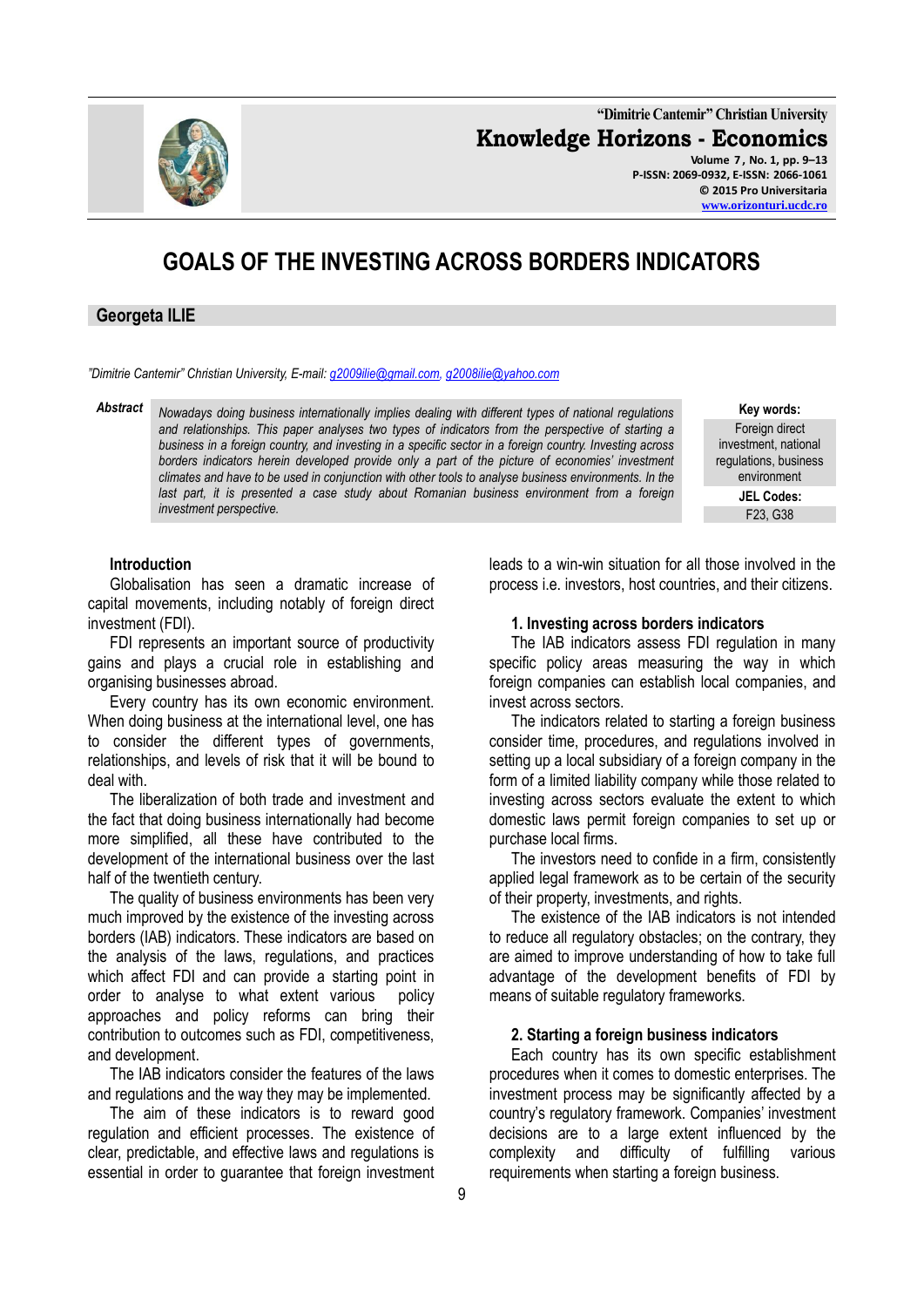Governments can implement positive changes by means of which to *ease business start-up.* It is common knowledge that in most countries setting up a domestic company takes a shorter amount of time and requires fewer steps than establishing a foreign company.

Furthermore, when it comes to establishing foreignowned subsidiaries, *legal and administrative requirements* differ in terms of extent and strictness. Usually, foreign investments need to cope with official approvals or registration requirements which can cause further difficulties. Regarding the approvals matter, every country has its own system: some have centralized their approvals in a single agency; others require multiple-agency approvals at the same time as there are still some that require approvals given by a minister or prime minister. The entire approval process which may take months or even years in some countries as well as the uncertainty of the result may discourage potential investors from applying.

When establishing a business in foreign countries, companies try to avoid administrative obstacles. The *foreign investment approval* is among the most frequent *additional procedure required* of foreign companies**.**

The starting a foreign business indicators include 3 elements:

- *time required* the number of days necessary to go through each of the procedural steps for setting up a subsidiary of a foreign company;
- *procedural steps needed* the number of procedural steps involved in setting up a wholly foreign-owned subsidiary; both pre- and post-incorporation procedures that are officially required for a foreign investor to formally run a business are recorded;
- *regulatory regime for establishing a foreign owned subsidiary* concentrate on the following areas:
	- $-$  restrictions to the composition of the board of directors or appointment of managers;
	- requirements compelling the use of a local  $\equiv$ third party (counsel, notary, investment promotion agency) during the establishment process;
	- possibility to accelerate establishment procedures by means of an official channel (availability of fast-track procedures);
	- $-$  requirement of an investment approval (nature of investment approval requirement, possibility of appeal, minimum required size of investment, period of validity);
	- limitations of the business registration process;
	- restrictions on holding a foreign currency commercial bank account;
	- $-$  minimum capital requirements;

- availability of electronic services (online laws, regulations, documents, and registration).

When starting a locally-owned company, whether small or medium, the procedures are: finding a company name; notarizing articles of association; opening a bank account; registering with a business registry; obtaining a tax identification number (tax office registration); registering with retirement and pension funds; registering for social security.

On the other hand, when foreign companies intend to enter international business transactions, there are some compulsory *additional procedures* among which we mention:

- authentication of the parent company's legal documents abroad;
- investment approval or notification:
- certificate of capital importation or registration with the central bank;
- trade (import/export) license or customs registration certificate (the supposition is that the foreign company will be willing to engage in international trade).

In some countries, it is required only a *notification* or declaration of the investment, which is usually made to a ministry of trade or commerce or the central bank.

In many countries, prior to proceeding with their intended investment, foreign investors need to undergo an *approval or authorization process***,** which may take from a couple of days up to half a year.

*The composition of the board of directors, the use of local third parties, or minimum capital requirements* is regulated by the laws and regulations of each country as well, as follows:

- When the *composition of the board of directors* or the appointment of *managers of a company* are imposed, foreign companies' freedom to appoint any executives considered suitable in terms of competency in managing the local subsidiary's operations is largely limited. Some countries require, in an explicit manner, managers of foreignowned companies to be nationals or permanent residents of the country of incorporation.
- In case in which a company establishing a subsidiary in a foreign country does not seek advice from a local lawyer, in some countries it may not encounter difficulties while in others they have to go through a local counsel or an investment promotion agency for certain start-up procedures, a requirement that might encumber foreign companies with unwanted costs and extended delays.
- Unlike the case of large foreign investors, small and medium enterprises are also burdened by minimum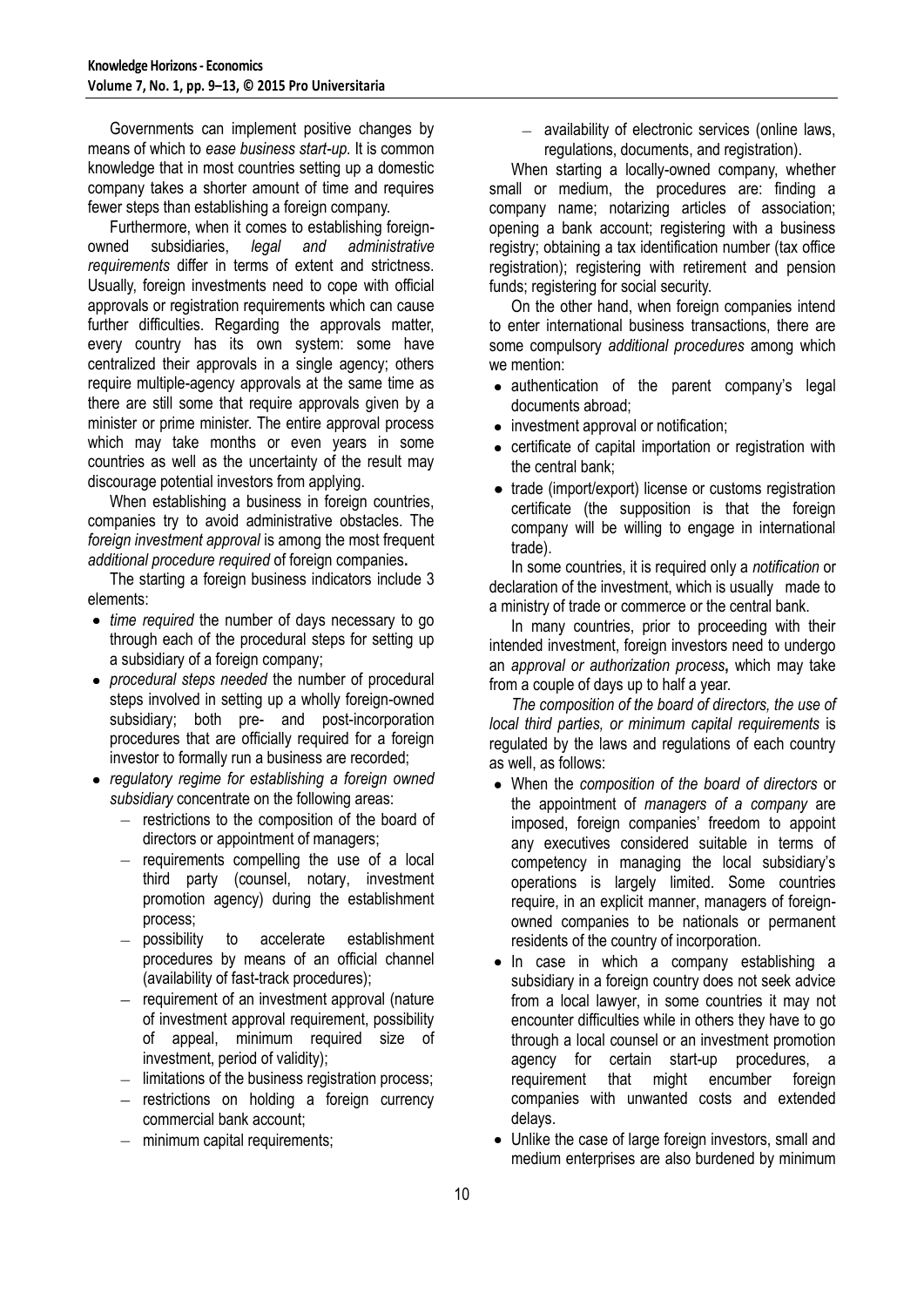capital requirements for which it may represent a large impediment. As a result, high minimum capital requirements may deter companies from investing and do not offer much protection against dishonest entrepreneurs.

Usually, a foreign company is interested in *importing and exporting* goods. In many countries, those concerned are required to obtain a trade-related license or authorization in order to have the permission to import and export. Such a licence may be get without delay in case of online application or it can take days, depending on the regulations available in various countries.

In many countries, an *authorization* is needed for companies that bring foreign capital. Generally, foreign investors must have their investment capital or external loans registered with the national bank of the country in which they are investing. In many cases, this registration is necessary for the purposes of future payments abroad or the repatriation of profits when needed.

#### **3. Investing across sectors indicators**

Some countries have limited foreign ownership in some sectors due to *political, economic, security,* and *cultural* reasons. Prior to 2008 when the financial crisis occurred, the global trend was *to liberalize an increasing range of economic sectors*. In many countries the benefits of openness to foreign capital participation have *surpassed the reasons* for restricting certain sectors from foreign ownership. For every country that restricts or prohibits foreign equity ownership in certain sectors, several others with similar features allow unhindered foreign ownership.

The investing across sectors indicators are aimed to evaluate one of the essential parts of market access for FDI: legislative openness to foreign equity participation in the *primary, manufacturing, and service sectors*.

The investing across sectors indicators focus mainly on providing *detailed measures of the service sectors*, given the relative occurrence of FDI restrictions in services related to other economic sectors, as well as the increasing importance of services in the global economic productivity and FDI flows.

The investing across sectors indicators evaluates evident legislative limitations on foreign ownership of equity in new investment projects (Greenfield FDI) and on the acquisition of shares in existing companies (mergers and acquisitions).

The indicators are based on the text of *investment codes, commercial laws, merger and acquisition laws,* and other related statutes. The types of laws measured by the investing across sectors indicators consist of:

These indicators rely on the text of *investment codes, commercial laws, merger and acquisition laws,* and other connected statutes. The types of laws measured by the investing across sectors indicators include as follows:

- company and business organization laws (for instance foreign company laws, company registration laws, commercial codes);
- investment laws (for instance foreign investment acts, investment promotion laws and regulations, investment codes, laws and regulations governing sectors closed to foreign investment).
- foreign exchange laws and regulations;
- merger and acquisition laws;
- industrial policy orders;
- sector-specific laws and regulations (for instance energy law, telecommunications law);
- civil codes:
- Constitutions.

The strengths and particular benefits of these indicators are that they unambiguously, and in a visibly provable manner, name limitations on foreign companies' equity participation across sectors. Nonetheless, the indicators encounter certain restrictions, which are investigated in the methodology chapter of this report.

With respect to *sector-specific restrictions* on foreign ownership of companies the situation varies depending on each country regulations. Most of the countries have few or even no restrictions at all. For example, smaller countries have fewer restrictions on foreign ownership of companies, while larger countries (such as China, Mexico) are among those with the most. The countries which tend to be the most open to foreign ownership of companies are those in *Eastern Europe,* Central Asia, Latin America and the Caribbean.

Despite the fact that services are responsible for an increasing share of global FDI, foreign ownership of companies is *more restricted in the service sector* than in the primary and manufacturing sectors. Worldwide, limitations on foreign ownership are the most severe when it comes to media, transportation, electricity, and telecommunications industries. Most countries allow foreign ownership of equity in alternative energy companies – except for some countries in Middle East and North Africa.

## **4. Case study: IAB indicators for Romania Starting a foreign business in Romania**

Establishing a foreign-owned limited liability company (LLC) in Romania (Bucharest) requires 7 procedures and 11 days, somewhat faster than the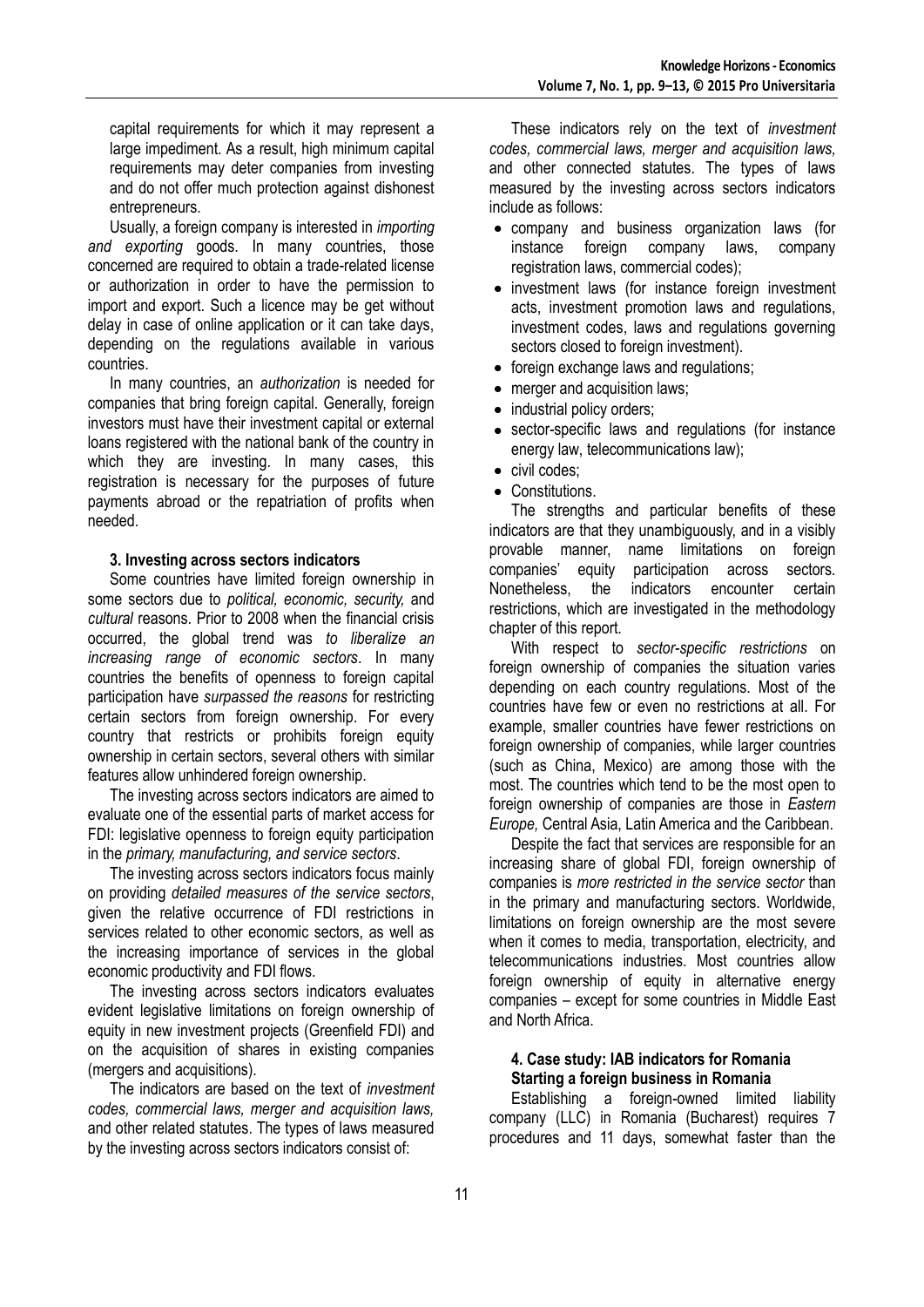regional standard for Europe and Central Asia but much faster than the IAB global standard.

Besides the procedures necessary for a local company, the parent company establishing a subsidiary in Romania must authenticate and translate its documents. Foreign companies are not required to ask for an investment approval. Romanian legislation, applicable to both domestic and foreign investors, prohibits a sole shareholder LLC to be the sole founder and shareholder of another LLC.

Within 5 days of submission of the required documentation, the Trade Registry judge must hold a public hearing on the company's application for registration.

The registration documents can be submitted, and the status of the registration request monitored, online. Companies in Romania are free to open and maintain bank accounts in foreign currency, even though, in practice, Romanian banks provide services only in certain currencies (including EUR, USD, and CHF). The minimum capital requirement for domestic and foreign LLCs is 200 RON (around 65 USD).

| <b>Indicators</b>                                                                                                                  |                                                                                   | <b>Score</b> |
|------------------------------------------------------------------------------------------------------------------------------------|-----------------------------------------------------------------------------------|--------------|
| Starting a<br>Foreign<br><b>Business</b>                                                                                           | Time (days)                                                                       | 11           |
|                                                                                                                                    | Procedures (number)                                                               |              |
|                                                                                                                                    | Ease of establishment index (0<br>$= min, 100 = max$                              | 89.5         |
| Investing<br>Across<br>Sectors -<br>Foreign<br>equity<br>ownership<br>indexes<br>$(100 = full$<br>foreign<br>ownership<br>allowed) | Mining, oil and gas                                                               | 100          |
|                                                                                                                                    | Agriculture and forestry                                                          | 100          |
|                                                                                                                                    | Light manufacturing                                                               | 100          |
|                                                                                                                                    | Telecommunications                                                                | 100          |
|                                                                                                                                    | Electricity                                                                       | 100          |
|                                                                                                                                    | Banking                                                                           | 100          |
|                                                                                                                                    | Insurance                                                                         | 100          |
|                                                                                                                                    | Transportation                                                                    | 79.6         |
|                                                                                                                                    | Media                                                                             | 100          |
|                                                                                                                                    | Sector group 1 (construction,<br>tourism, retail)                                 | 100          |
|                                                                                                                                    | Sector group 2 (health care,<br>waste mgt.)<br>$\sim$ $\sim$ $\sim$ $\sim$ $\sim$ | 100          |

*Table 1*. IAB indicators for Romania

*Source: Investing Across Borders 2010, World Bank Group, Investment Climate Advisory Services, Washington, D.C., http://iab.worldbank.org/*

### **Investing across sectors in Romania**

Romanian law (Government Emergency Order No. 92/1997 regarding incentives for direct investments) provides for national treatment of foreign investors concerning the establishment rights of companies.

Foreign investors are commonly permitted to invest in any sector open to private domestic companies. Therefore, except for the domestic and international air transportation industries, all sectors covered by the investing across sectors indicators are entirely open to foreign equity ownership.

Foreign capital contribution in the two above mentioned sectors is restricted to a maximum of 49%, as is the case in other European Union countries. This limitation does not affect investors from countries of the European Economic Area (EEA).

## **5. Stakeholders and their directions for use of IAB indicators**

The IAB indicators aim to meet different stakeholders' needs in terms of information, analysis, and policy action. *Stakeholders and their directions for use* of IAB indicators can be can be summarized as follows:

- *governments and investment promotion intermediaries:*
	- $-$  identify and share regional and international good practices that help guide policy advocacy priorities;
	- motivate and advise investment policy reforms;  $\equiv$
	- $-$  reinforce the reliability of information provided by investment promotion intermediaries by using third-party assessments of the investment climates;
	- benchmark economies against one another to refine investment promotion strategies and make public successes in improving investment climates;
- *foreign investors and site location consultants*:
	- assist decisions on global investment locations by complementing other information sources;
	- offer accessible, useful indicators on the  $\equiv$ efficiency of investment processes and the strength of investment laws as implemented worldwide and make them available online;
- *advisers and consultants on investment policy and promotion*:
	- identify legal, regulatory, and administrative obstacles to economies' attractiveness for investment;
	- analyse regional and global good practices to better target and design advisory efforts;
	- promote competition to strengthen FDI  $\equiv$ regulations by permitting economies and regions to compare themselves;
	- monitor and assess the impact of investment  $\sim$ climate reforms.

# **Conclusions**

Investment decisions are driven primarily by market considerations, i.e. expected gains from investments.